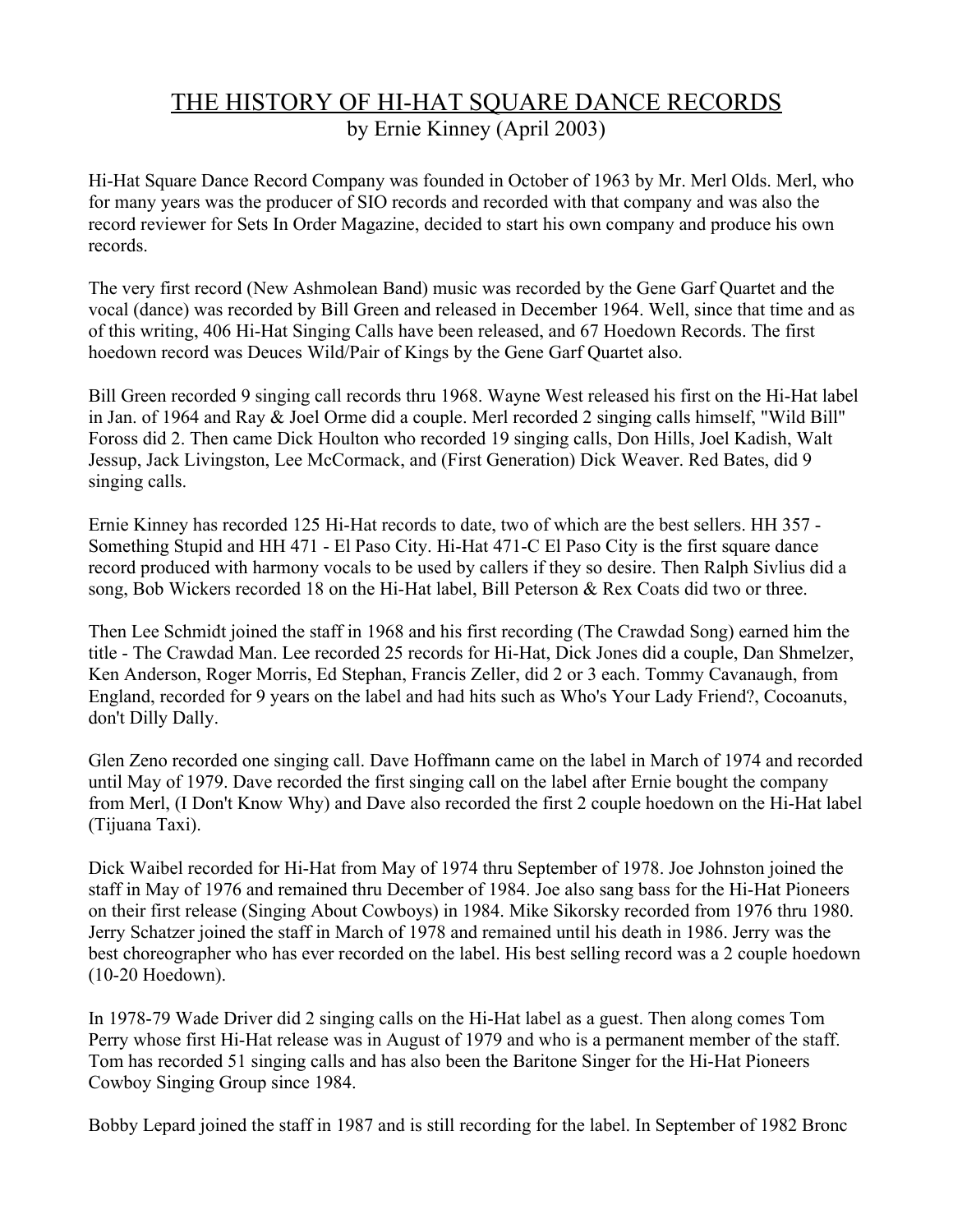Wise got on the Hi-Hat band wagon, became the tenor singer and yodeler for the Hi-Hat Pioneers. Bronc remained with the staff until July of 1995. Bronc became the number one recorder for the Hi-Hat 2 couple hoedown records, a superb choreographer.

Burlin Davis became the Bass Singer for the Hi-Hat Pioneer Group on the 3rd tape (ELK 2003 - Where The Buffalo Roam) released in April of 1986, and remained with the group until December, 1990. Kip Garvey did a guest singing call in 1988 and later in 1995 joined the staff as a permanent member with his release of HH 5199 - Sea Of Heartbreaks. Dave Abbott joined the staff in 1988 and remained with Hi-Hat until his retirement in 1991.

Wayne McDonald has been a Hi-Hat recording artist and the Bass Singer for the Hi-Hat Pioneers since October, 1990. Wayne has been involved with the recording of 14 singing calls and 3 Hi-Hat Pioneer Tapes. Buddy Weaver (Second generation-remember Dick Weaver earlier) came aboard in October of 1991 with "Fireball Mail" and has been a great asset to the staff and is a permanent member. He joined the Hi-Hat Pioneer group upon the departure of Bronc as their tenor singer. Buddy is featured as soloist in many songs on this latest Pioneer Tape - "High Sierra" EKL 2008. Buddy is also involved with the 2 couple hoedown recordings.

Marty Firstenburg recorded on the Hi-Hat label from 1991 thru 1993. In 1992 Tom Miller became a permanent member of the Hi-Hat recording staff. Erika Johansson was discovered by some of the staff attending the Cincinnati National Square Dance Convention and was immediately added to the staff and she recorded her first record which was released in February of 1993.

In December of 1995 the first record released by Deborah Parnell. Since that time she has recorded such best sellers as Hakuna Matata, Colors of The Wind, and done some yodeling on the title song of the last Pioneer Tape (Sierra Nevada).

Merl Olds and Ernie Kinney have always sought out and found the best musicians available for the recording sessions. In most cases they have been studio musicians who play for a living and can read music. Merl used many different groups, but seemed always to use Wayne Songer on the Clarinet. Wayne played with Jack Benny band for years. He also liked Neal LeVang on the guitar. Neal played with the Lawrence Welk band.

The leaders were of course Gene Garf, Art Barduhn, Jerry Vaughan, Dick Cary, Jack Stevan, Joe Leahy (Great Trumpet Player), and in 1975 Del Kacher became the band leader. Del was very unique with the guitar. He had all the phrases, etc. that were first used by Les Paul. Del played the guitar with the Les Paul & Mary Ford shows for 8 years before going into business for himself.

In January 1976 Ernie Kinney bought the Hi-Hat, Blue Ribbon Square Dance Labels from Merl Olds. Ernie as producer had his recording sessions in North Hollywood Studios owned by Del Kacher. Del was also kept on as the band leader.

In October of 1980 the music recording was moved to a studio in Fresno, California. And musicians were scouted out and obtained for this the first session to be recorded in the Central Valley of California. From this point in time Hi-Hat music has always been played with a Stand-up Bass & an Electric Bass. It is felt that the music must be made for the dancer and this of course, is the reason for the move.

Terry Christofferson was discovered at this first session in Fresno and has been playing the Steel &